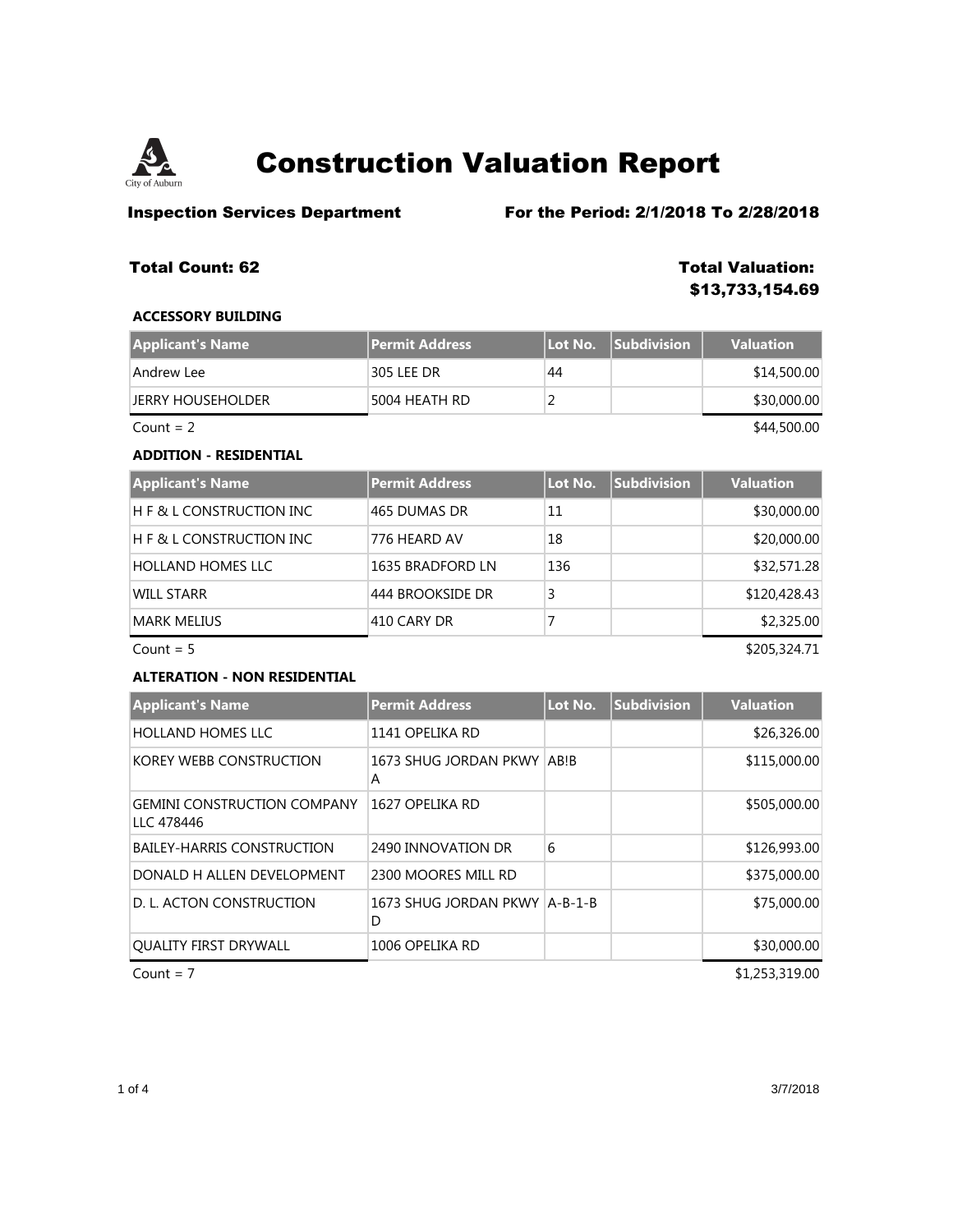

# **Inspection Services Department** For the Period: 2/1/2018 To 2/28/2018

### **ALTERATION - RESIDENTIAL**

| <b>Applicant's Name</b>       | <b>Permit Address</b> | Lot No. | <b>Subdivision</b> | <b>Valuation</b> |
|-------------------------------|-----------------------|---------|--------------------|------------------|
| COLUMBUS SOLARIUMS, INC       | 830 WEST RICHLAND CIR | 8       |                    | \$20,712.00      |
| <b>CHARLES T KING</b>         | 711 MOORES MILL DR    | 109     |                    | \$4,000.00       |
| J A LETT CONSTRUCTION COMPANY | 160 N COLLEGE ST      |         |                    | \$53,950.00      |
| R & D ENTERPRISE INC          | 2144 FELICITY LN      | 25      |                    | \$9,500.00       |
| JC HOMES                      | 388 N CEDARBROOK DR   | 50      |                    | \$3,850.00       |
| Count = $5$                   |                       |         |                    | \$92,012.00      |

### **AMUSEMENT/SOCIAL/RECREATIO NAL**

| <b>Applicant's Name</b>      | <b>Permit Address</b> | Lot No. Subdivision | <b>Valuation</b> |
|------------------------------|-----------------------|---------------------|------------------|
| THE BACKYARD EXPERIENCE. INC | 1514 PING CT          |                     | \$75,000.00      |
| Count = $1$                  |                       |                     | \$75,000.00      |

# **SINGLE FAMILY HOUSE -**

## **ATTACHED**

| <b>Applicant's Name</b>  | <b>Permit Address</b> | Lot No. | <b>Subdivision</b> | <b>Valuation</b> |
|--------------------------|-----------------------|---------|--------------------|------------------|
| DILWORTH DEVELOPMENT INC | 1411 NEW ARBOR TR     | 109     |                    | \$157,229.60     |
| DILWORTH DEVELOPMENT INC | 1401 NEW ARBOR TR     | 114     |                    | \$157,229.60     |
| DILWORTH DEVELOPMENT INC | 1405 NEW ARBOR TR     | 112     |                    | \$157,229.60     |
| DILWORTH DEVELOPMENT INC | 1409 NEW ARBOR TR     | 110     |                    | \$157,229.60     |
| DILWORTH DEVELOPMENT INC | 1413 NEW ARBOR TR     | 108     |                    | \$157,229.60     |
| DILWORTH DEVELOPMENT INC | 1407 NEW ARBOR TR     | 111     |                    | \$157,229.60     |
| DILWORTH DEVELOPMENT INC | 1403 NEW ARBOR TR     | 113     |                    | \$157,229.60     |
| Count = $7$              |                       |         |                    | \$1,100,607.20   |

### **SINGLE FAMILY HOUSE - DETACHED**

| <b>Applicant's Name</b>                          | <b>Permit Address</b> | Lot No. | $\sf I$ Subdivision $\sf I$ | <b>Valuation</b> |
|--------------------------------------------------|-----------------------|---------|-----------------------------|------------------|
| EASTBROOK HOMES SOUTHERN INC 710 SHELTON COVE LN |                       | 42      |                             | \$234,524.65     |
| <b>HOLLAND HOMES LLC</b>                         | '1720 OVERHILL CT     | 88      |                             | \$240,973.45     |
| DILWORTH DEVELOPMENT INC                         | 1681 GLENDALE CIR     | 72      |                             | \$402,928.05     |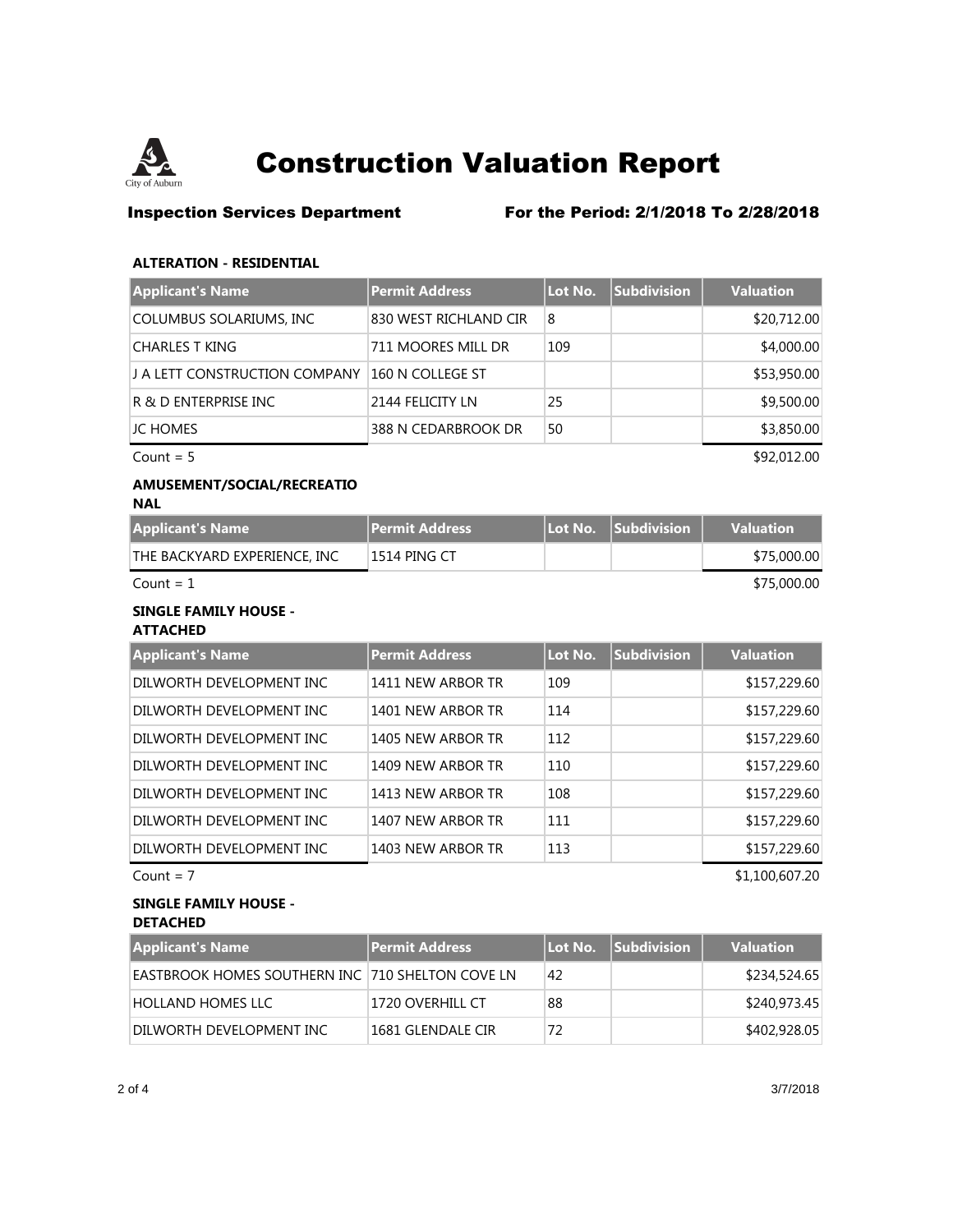

**Inspection Services Department** For the Period: 2/1/2018 To 2/28/2018

| HOMESTEAD RESIDENTIAL INC                 | 990 FALCONER DR                     | 161    | \$291,901.65 |
|-------------------------------------------|-------------------------------------|--------|--------------|
| Hank Allen                                | 8221 SOCIETY HILL RD                | 43     | \$409,865.87 |
| <b>BUILDERS PROFESSIONAL GROUP</b><br>LLC | 237 WOODWARD WAY                    | 175    | \$356,897.19 |
| DILWORTH DEVELOPMENT INC                  | 1603 ELLA GRACE DR                  | 150    | \$411,614.11 |
| <b>BUILDERS PROFESSIONAL GROUP</b><br>LLC | 233 WOODWARD WAY                    | 176    | \$336,209.60 |
| MICHAEL ALLEN HOMES INC                   | 28 KIPLING LN                       | 14     | \$237,472.53 |
| ACUFF CONSTRUCTION INC                    | 1393 FALLS CREST DR                 | 105    | \$687,000.00 |
| DILWORTH DEVELOPMENT INC                  | 1745 LOIS LN                        | 37     | \$299,953.65 |
| <b>GRAYHAWK HOMES INC</b>                 | 1553 N CAMDEN DR                    | 71     | \$228,470.33 |
| <b>GRAYHAWK HOMES INC</b>                 | 1608 LILAH CT                       | 83     | \$257,714.56 |
| MICHAEL ALLEN HOMES INC                   | 2228 HERITAGE RIDGE LN              | 47     | \$334,087.25 |
| <b>HOLLAND HOMES LLC</b>                  | 1739 OVERHILL CT                    | 97     | \$237,828.50 |
| FOUNTAINHEAD LLC                          | 2379 RUTLAND RD                     | 250    | \$337,670.92 |
| <b>FOUNTAINHEAD LLC</b>                   | 2375 RUTLAND RD                     | 251    | \$320,238.30 |
| RIDGE CREST HOMES, LLC                    | 1198 FALLS CREST PL                 | 78     | \$329,911.03 |
| <b>HUGHSTON HOMES INC</b>                 | 2676 ANDERSON CT                    | 90     | \$340,578.60 |
| <b>GRAYHAWK HOMES INC</b>                 | 1604 LILAH CT                       | 84     | \$318,325.21 |
| DILWORTH DEVELOPMENT INC                  | 1866 YARBROUGH FARMS<br><b>BLVD</b> | 244    | \$326,061.01 |
| DEAN SPRATLIN CONSTRUCTION<br><b>INC</b>  | 1365 FALLS CREST DR                 | 102    | \$468,987.56 |
| HOMESTEAD RESIDENTIAL INC                 | 1002 FALCONER DR                    | 163    | \$285,658.09 |
| DILWORTH DEVELOPMENT INC                  | <b>1650 LOIS LN</b>                 | 2      | \$228,836.59 |
| DILWORTH DEVELOPMENT INC                  | 1842 YARBROUGH FARMS<br><b>BLVD</b> | 248    | \$312,988.75 |
| HOLLAND HOMES LLC                         | 1735 OVERHILL CT                    | 98     | \$269,982.57 |
| MICHAEL ALLEN HOMES INC                   | 2222 HERITAGE RIDGE LN              | 46     | \$357,554.72 |
| EASTBROOK HOMES SOUTHERN INC              | 2186 REDTAIL LN                     | 150A-1 | \$280,060.70 |
| <b>HOLLAND HOMES LLC</b>                  | 1727 OVERHILL CT                    | 100    | \$269,982.57 |